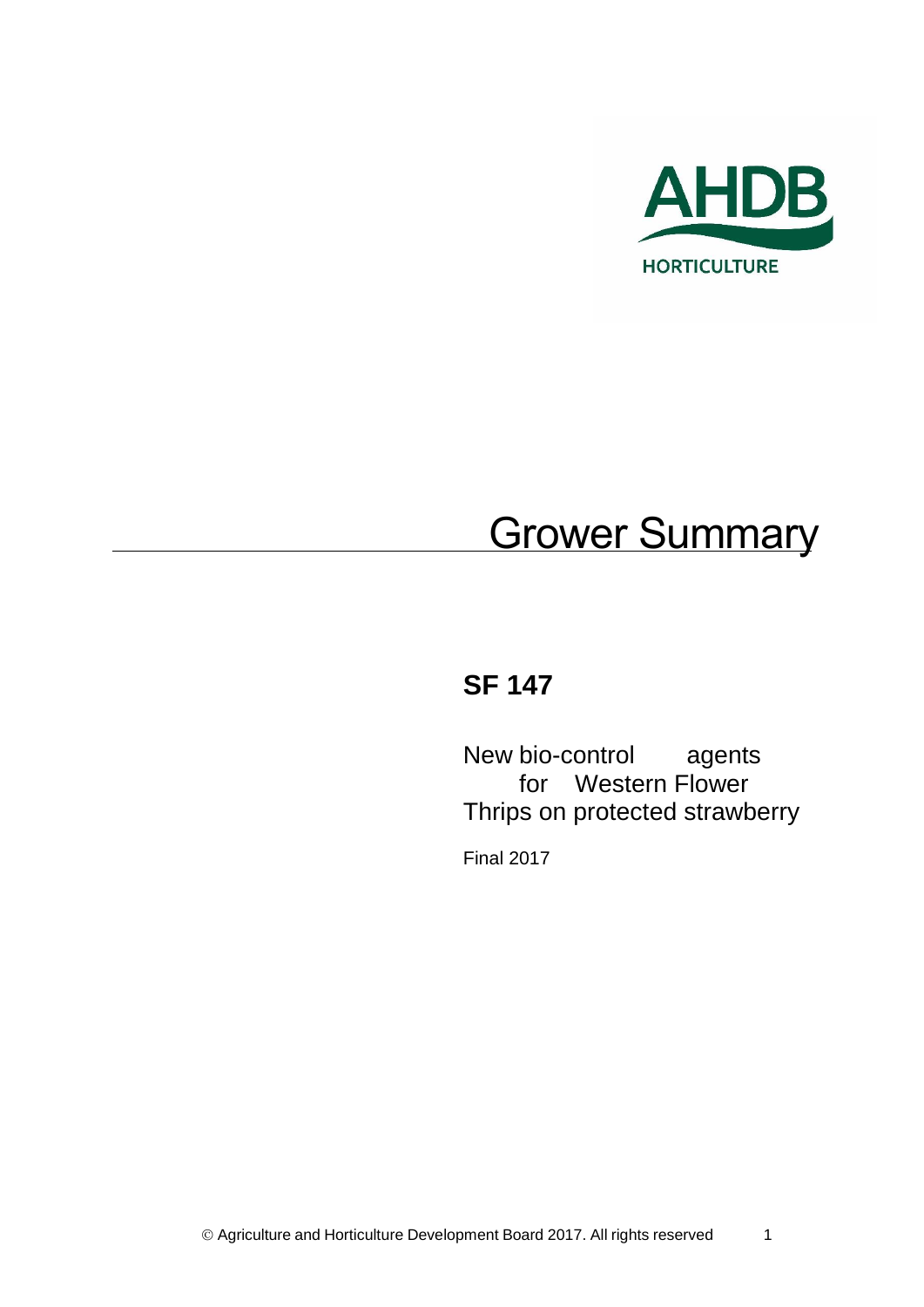### **Disclaimer**

While the Agriculture and Horticulture Development Board seeks to ensure that the information contained within this document is accurate at the time of printing, no warranty is given in respect thereof and, to the maximum extent permitted by law the Agriculture and Horticulture Development Board accepts no liability for loss, damage or injury howsoever caused (including that caused by negligence) or suffered directly or indirectly in relation to information and opinions contained in or omitted from this document.

©Agriculture and Horticulture Development Board 2017. No part of this publication may be reproduced in any material form (including by photocopy or storage in any medium by electronic mean) or any copy or adaptation stored, published or distributed (by physical, electronic or other means) without prior permission in writing of the Agriculture and Horticulture Development Board, other than by reproduction in an unmodified form for the sole purpose of use as an information resource when the Agriculture and Horticulture Development Board or AHDB Horticulture is clearly acknowledged as the source, or in accordance with the provisions of the Copyright, Designs and Patents Act 1988. All rights reserved.

The results and conclusions in this report may be based on an investigation conducted over one year. Therefore, care must be taken with the interpretation of the results.

#### **Use of pesticides**

Only officially approved pesticides may be used in the UK. Approvals are normally granted only in relation to individual products and for specified uses. It is an offence to use nonapproved products or to use approved products in a manner that does not comply with the statutory conditions of use, except where the crop or situation is the subject of an off-label extension of use.

Before using all pesticides check the approval status and conditions of use. Read the label before use: use pesticides safely.

#### **Further information**

If you would like a copy of the full report, please email the AHDB Horticulture office (hort.info.@ahdb.org.uk), quoting your AHDB Horticulture number, alternatively contact AHDB Horticulture at the address below.

AHDB Horticulture, AHDB Stoneleigh Park Kenilworth **Warwickshire** CV8 2TL

Tel – 0247 669 2051

AHDB Horticulture is a Division of the Agriculture and Horticulture Development Board.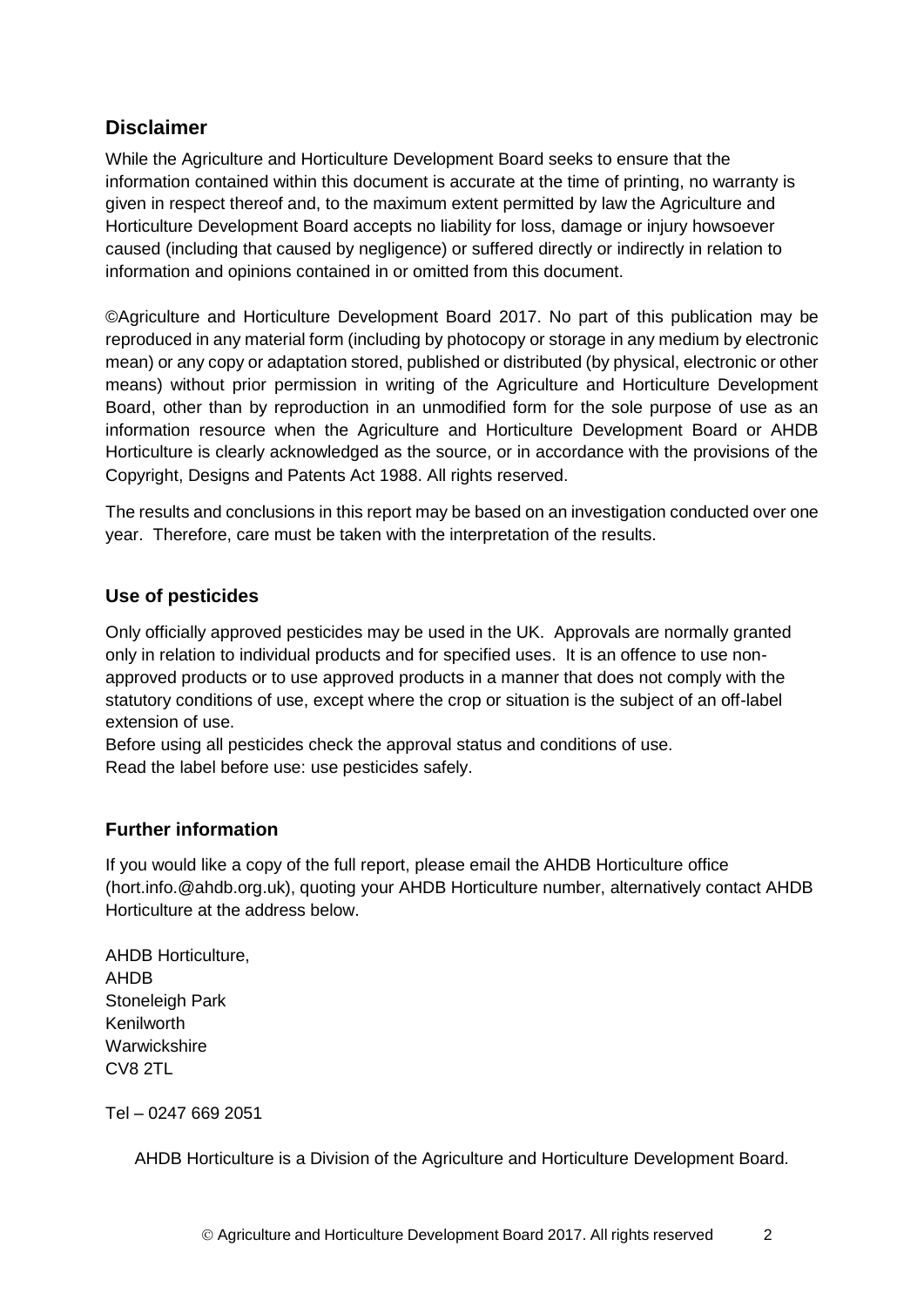| Project title:                  | New bio-control agents for Western<br>Flower Thrips on protected strawberry                                          |
|---------------------------------|----------------------------------------------------------------------------------------------------------------------|
| Project number:                 | <b>SF 146</b>                                                                                                        |
| <b>Project leader:</b>          | Drs Chantelle Jay and Michelle Fountain                                                                              |
| <b>Report:</b>                  | Final report, May 2017                                                                                               |
| <b>Previous report:</b>         | Annual report March 2016                                                                                             |
| Key staff:                      | Zeus Mateos Fierro                                                                                                   |
|                                 | <b>Christina Faulder</b>                                                                                             |
| <b>Location of project:</b>     | NIAB - EMR, New Road, East Malling,<br><b>ME19 6BJ</b>                                                               |
| <b>Industry Representative:</b> | Marion Regan, Hugh Lowe Farms, Farm<br>Office,<br><b>Barons</b><br>Place,<br>Mereworth,<br>Maidstone, Kent, ME18 5NF |
| Date project commenced:         | 1 April 2014                                                                                                         |
| Date project completed          | 31 May 2017                                                                                                          |
| (or expected completion date):  |                                                                                                                      |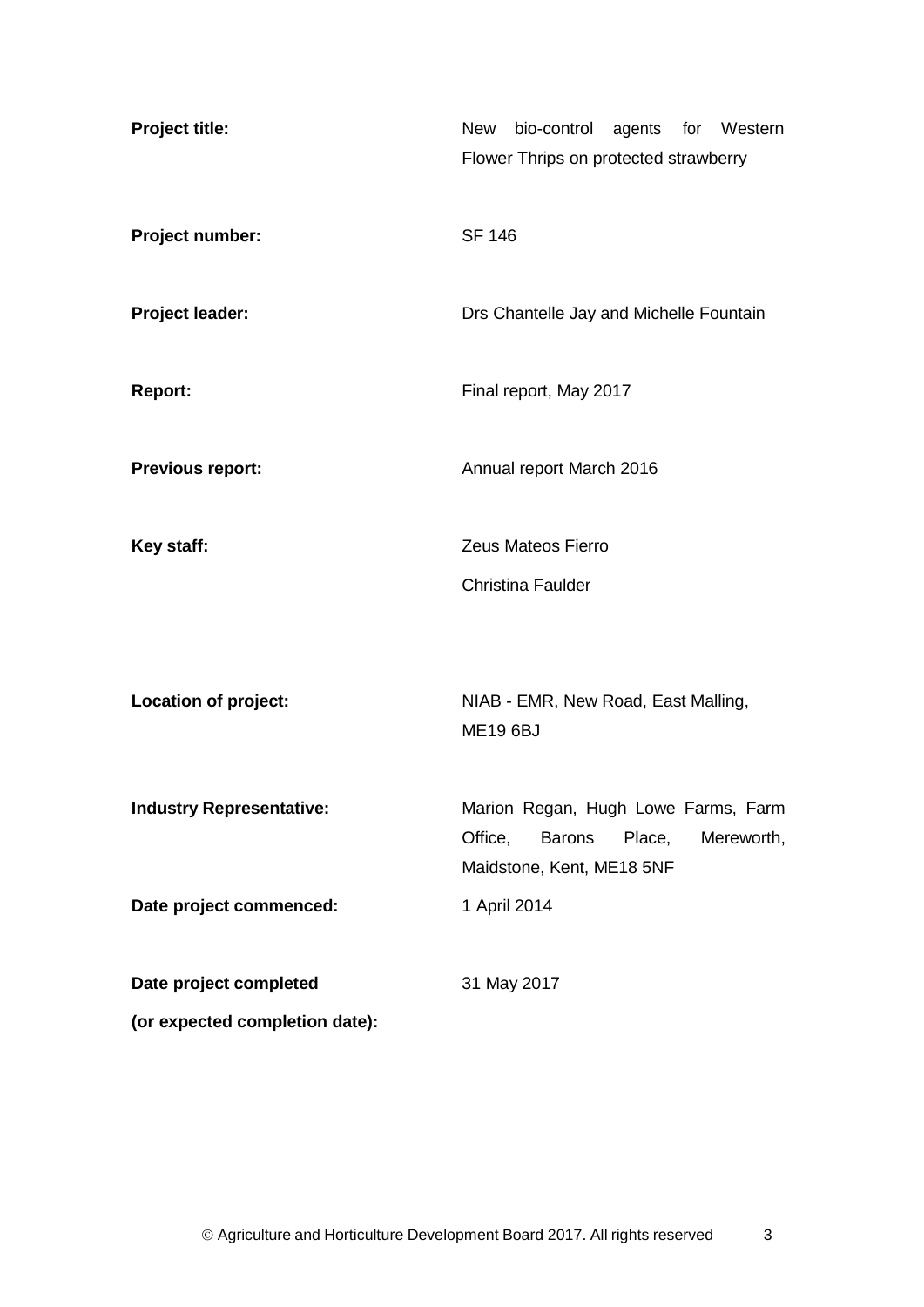## **GROWER SUMMARY**

### **Headline**

 The predatory mites *Stratiolaelaps scimitus* (previously known as *Hypoaspis miles*) and *Macrocheles robustulus* reduced resultant numbers of WFT adults in the coir substrate in controlled temperature experiments. The nematode *Steinernema feltiae* was also effective on occasion.

#### **Background and expected deliverables**

Western flower thrips (WFT), *Frankliniella occidentalis*, is a devastating pest of protected strawberries and recent experiences have suggested that existing biocontrol agents sometimes provide inadequate control in hot conditions. WFT feeding on the flowers and developing berries lead to bronzing of the fruit, which can cause downgrading to Class 2 or, in severe cases, to crop losses.

This project aimed to identify alternative predators, not currently being exploited for WFT control, which could be incorporated into a biocontrol programme to replace or supplement *Neoseiulus cucumeris* for control of WFT on protected strawberry.

#### **Summary of the project and main conclusions**

In year 1 of the project, the efficacy of a range of commercially available biocontrol predators was assessed when applied both to strawberry plants to control WFT larvae and to the coir substrate to control pupal stages of WFT.

The predatory mites *Amblyseius montdorensis, Amblyseius swirskii*, *Amblydromalus limonicus* and the commercial standard *Neoseiulus cucumeris* were all effective at reducing numbers of WFT at 30/20°C day/night temperatures (Light/Dark ratio of 14:10 h).

Additional information was also gathered on alternative species. The predatory mites *Stratiolaelaps scimitus* (*Hypoaspis miles*) and *Macrocheles robustulus* were both found to reduce numbers of adult thrips through pupal predation in the substrate. *M. robustulus* was particularly effective at 30/20°C day/night temperatures.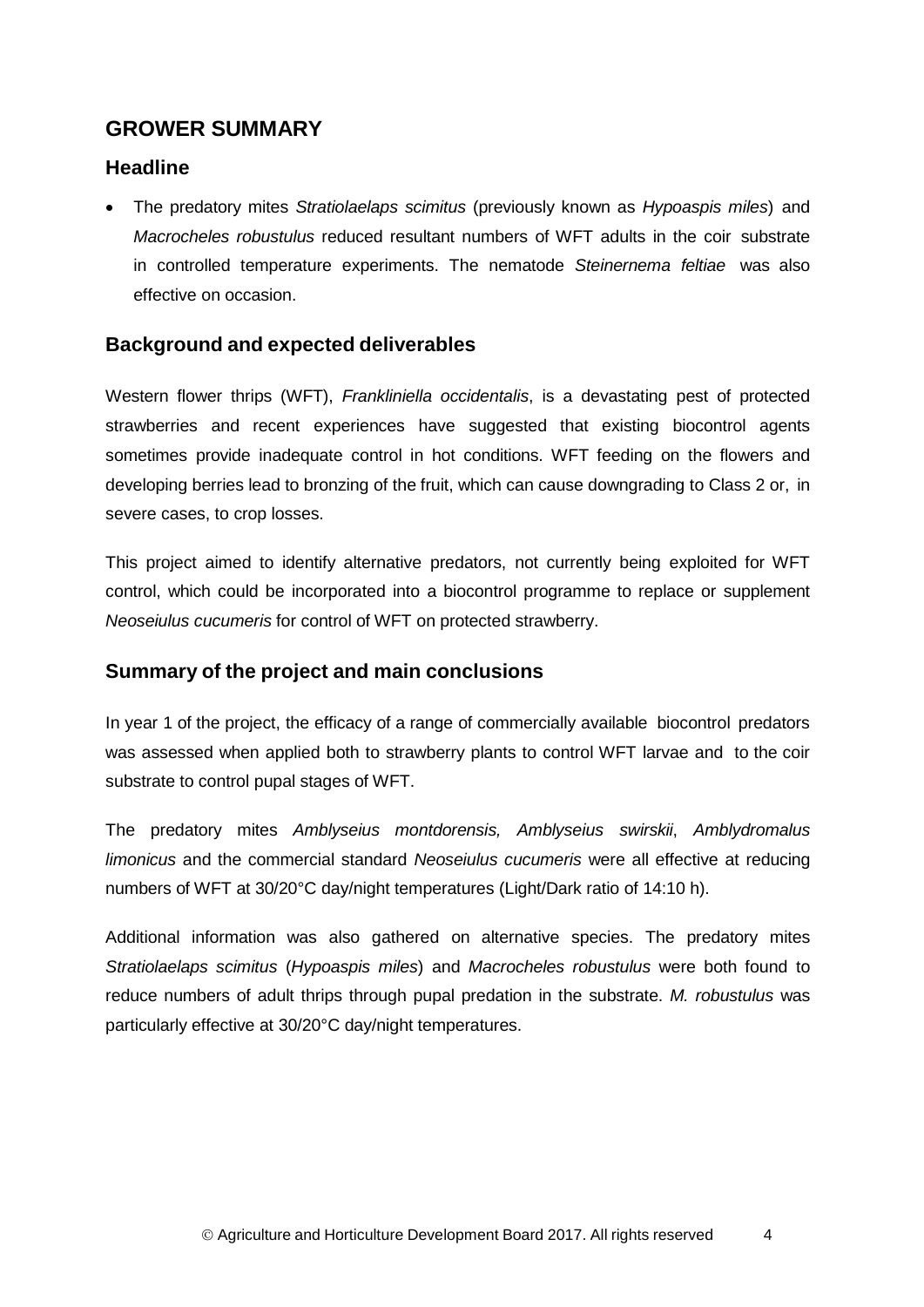The effect of predation by the rove beetle *Dalotia coriaria* (formerly known as *Atheta coriaria*) on pupae did not reduce thrips numbers significantly. The anthocorid bug *Anthocoris nemoralis* was also tested as a predator but was not as effective as *Orius spp*.

The results from Year 1 concluded that the predatory mites *A. montdorensis, A. swirskii*, *A. limonicus* and the commercial standard *N. cucumeris* are all effective predators of WFT. However, these alternative three species are not currently registered in the UK for use in field/polytunnel grown crops and are unlikely to be registered for this use in the near future. The commercial standard *N. cucumeris* therefore remains the most practicable predatory mite species for growers to use in field grown polytunnel crops.

Because the alternative species are unlikely to be registered for field use, work in Year 2 focussed on the two Neoseiulus species *N. cucumeris* and *Neoseiulus californicus* along with the predatory mites, used in the substrate, *S. scimitus* and *M. robustulus*.

It was decided to explore the relationship between *N. cucumeris* and *N. californicus* and their role in WFT control. *N. californicus* is not native to the UK and is not licenced for release in field grown crops. However, it has regularly been found in field crops for some years. Growers and agronomists find it difficult to distinguish between the two species using a hand lens and incorrect identification may lead to fewer *N. cucumeris* introductions which might lead to reduced control of WFT. Any competition between species may also adversely affect control.

Work was done using small Perspex boxes in controlled temperature cabinets. When used alone, both species reduced the number of thrips. When used in combination, there was a similar level of control to that achieved by either of the mites individually, showing that there was no interspecific competition between the adult mites. *N. californicus* is recommended in glasshouse structures for two-spotted spider mite control, so if alternative prey is available, the resulting WFT control may be different and agronomists may overestimate the populations of predators present which will effectively control WFT. Growers and agronomists are therefore advised to seek specialist identification of the Neoseiulus species which are naturally occurring in a crop, a task which can only be done by trained entomologists under the microscope.

The use of the substrate mites *S. scimitus* and *M. robustulus* was further explored in combination with either predatory nematodes (*Steinernema feltiae*) or *N. cucumeris*. As in year 1, the mites controlled WFT in a coir substrate in small pot units (8 cm x 8 cm) in controlled temperature cabinets. However, there was an indication of an interaction between the nematode *S. feltiae* and *M. robustulus*.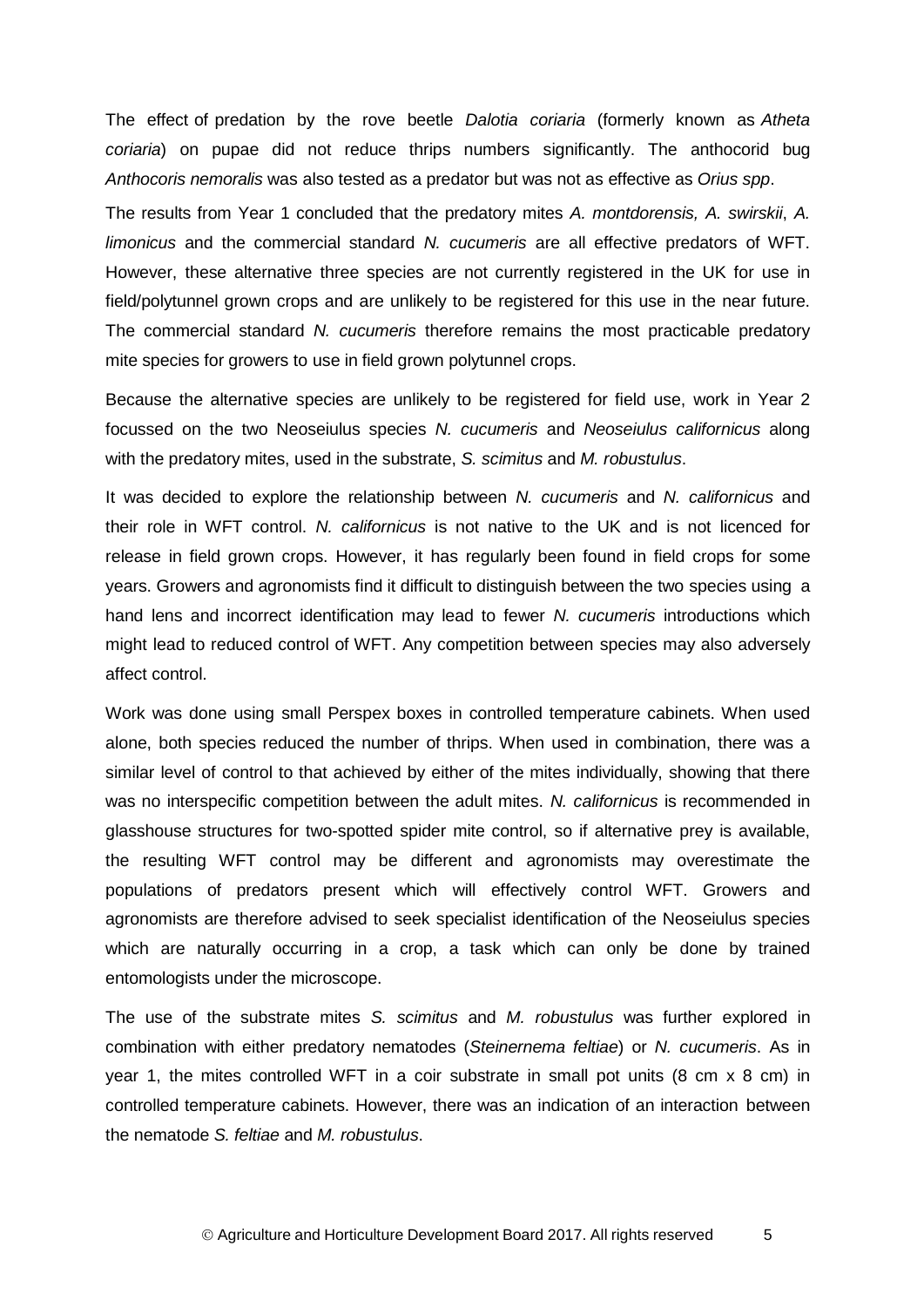In the third year of the project, work continued to investigate the use of the substrate mites and predatory nematodes in small pot unit experiments. *M. robustulus* was used at two rates, both alone and in combination with *S. feltiae*. *S. feltiae* was also assessed alone. All treatments were compared to an untreated control. All treatments reduced WFT numbers to some extent. There was a statistical interaction, showing that the two species in combination were less effective than the sum of the two species alone. However, the two species in combination, still gave higher control than either species individually. When using predatory substrate mites in combination with other substrate biocontrol agents, timings may need to be considered to avoid an interaction. WFT larvae may not remain in grow bags to pupate and can fall to the ground. Therefore control systems need to consider application timings for best effect.

The successful use of substrate mites in this work supports the report by Clare Sampson in 2014, who found that many growers who had achieved good control of WFT had made one release of *S. scimitus* between March and May, in addition to other biocontrol agents such as *N. cucumeris*.

#### **Financial benefits**

The majority (>80%) of strawberries sold by multiple retailers are grown under protection and late season production using everbearer varieties has expanded. WFT is a major pest of strawberries, and when conditions are favourable pest numbers can increase rapidly. On some farms, WFT damage to everbearer fruit has been so severe following failure of Tracer (spinosad) to control the pest, that total crop loss has occurred for the latter third of the season, equating to a loss of £18,000 per ha. More typically, on some farms 20% of the fruit has been downgraded to Class 2 for half of the picking season.

The biocontrol options currently available do not always control thrips effectively. Although biocontrol agents such as *N. cucumeris* are regularly released, they have not worked effectively for every grower. Some growers use them early in the season as a preventive rather than a curative measure. As a result, they are not able to suppress thrips populations once they have increased later in the season. In seasons when conditions have been hot and humid and optimal for WFT development, *N. cucumeris* has not always provided adequate control on some sites, leading to enormous crop losses. Problems with this pest continue in glasshouse and polytunnel crops.

Conditions under tunnels can fluctuate widely throughout the season and different biological control agents may perform better at different temperature/humidity levels. This project compared the efficacy of different biological control agents both alone and in combination